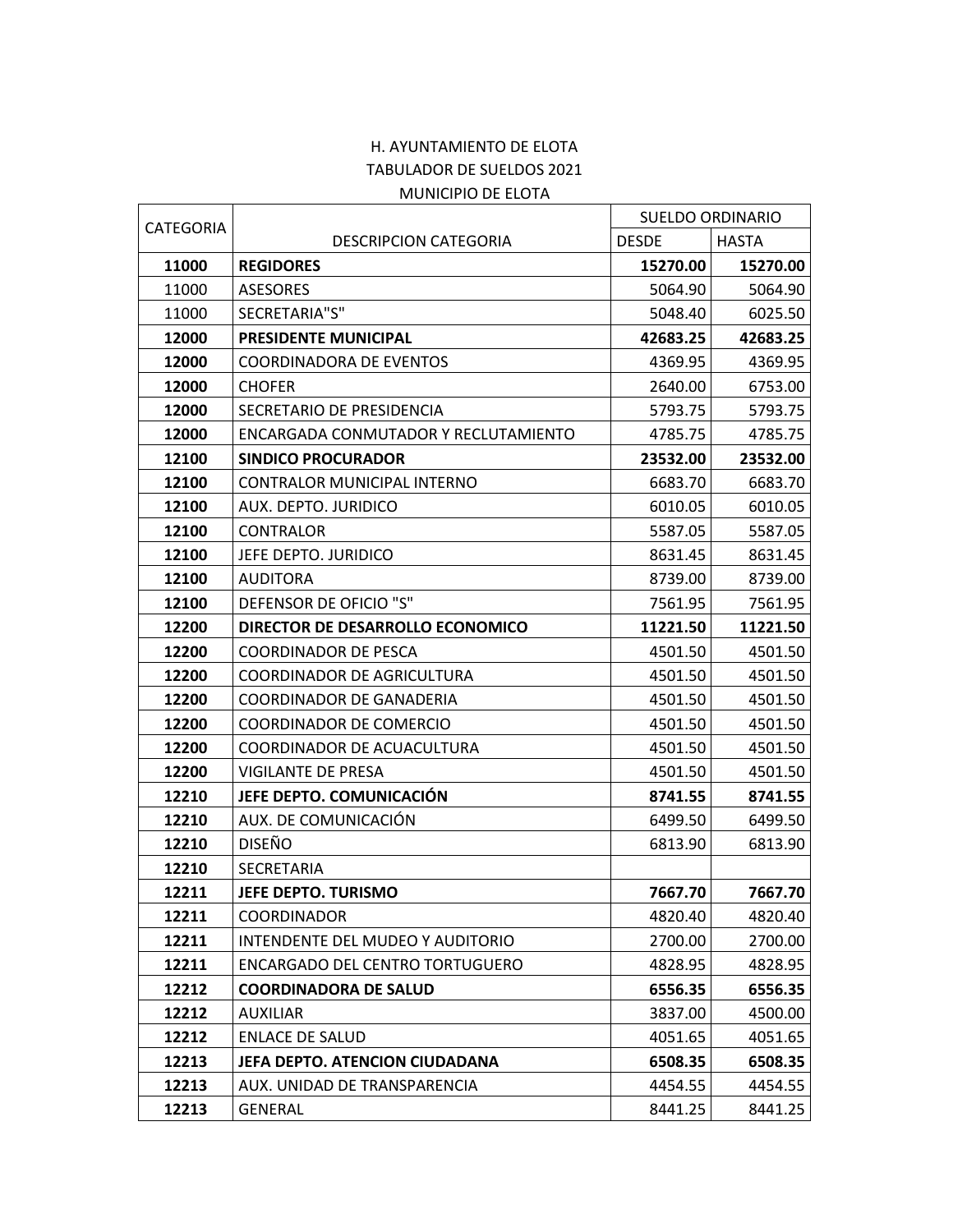| 12214 | <b>COORDINADOR DE EDUCACION</b>           | 6556.35  | 6556.35  |
|-------|-------------------------------------------|----------|----------|
| 12214 | AUX. DE LA COORDINACION                   | 1689.00  | 1689.00  |
| 12215 | JEFE DEPTO. SIPINNA                       | 5664.75  | 5664.75  |
| 12215 | <b>PSICOLOGO</b>                          | 5621.55  | 5621.55  |
| 12218 | JEFA DEPTO. COMPAVIF                      | 7102.80  | 7102.80  |
| 12219 | TITULAR DEL ORGANO DE CONTROL INTERNO     | 13794.30 | 13794.30 |
| 12219 | JEFA DEPTO. DE RESPONSABILIDADES          | 6819.60  | 6819.60  |
| 12219 | JEFA DEPTO, AUDITORIA                     | 8738.85  | 8738.85  |
| 13000 | <b>SECRETARIO DEL H. AYUNTAMIENTO</b>     | 22819.05 | 22819.05 |
| 13000 | JUEZ DE TRIBUNAL DE BARANDILLA            | 6464.70  | 6464.70  |
| 13000 | <b>GUARDIA DE SEGURIDAD</b>               | 4680.90  | 4680.90  |
| 13000 | PROTECCION CIVIL                          | 2245.20  | 2245.20  |
| 13000 | ADMINISTRADOR DE LA SRIA.                 | 4502.10  | 4502.10  |
| 13000 | AUXILIAR ADMINISTRATIVO                   | 2300.25  | 7275.30  |
| 13000 | SECRETARIA DE BARANDILLA                  | 5353.35  | 5450.40  |
| 13000 | ENC. DE JUEZ DE TRIBUNAL DE BARANDILLA    | 6464.70  | 6464.70  |
| 13000 | ADMINISTRATIVO Y CAPTURISTA               | 7275.30  | 7275.30  |
| 13000 | <b>ENLACE DE SEGURIDAD PUBLICA</b>        | 7967.55  | 7967.55  |
| 13000 | <b>TRABAJADORA SOCIAL</b>                 | 5353.35  | 5353.35  |
| 13000 | <b>CHOFER "S"</b>                         | 3853.20  | 5455.95  |
| 13000 | TRABAJADORA SOCIAL TRIBUNAL DE BARANDILLA | 5450.40  | 5450.40  |
| 13001 | <b>COORDINACION DE VIALIDAD</b>           |          |          |
| 13001 | EDUCADOR VIAL E                           | 4589.55  | 4589.55  |
| 13001 | <b>EDUCADOR VIAL C</b>                    | 6063.15  | 6835.95  |
| 13001 | EDUCADOR VIAL A                           | 7274.70  | 7274.70  |
| 13001 |                                           |          |          |
| 13001 |                                           |          |          |
| 13110 | <b>COORDINADOR DE SINDICATURAS</b>        | 6752.55  | 6752.55  |
| 13110 | SINDICO ZOQUITITAN                        | 5756.55  | 5756.55  |
| 13110 | SINDICO GABRIEL LAYVA VELAZQUEZ           | 5756.55  | 5756.55  |
| 13110 | SINDICO RENATO VEGA AMADOR                | 5756.55  | 5756.55  |
| 13110 | SINDICO EL ESPINAL                        | 5756.55  | 5756.55  |
| 13110 | SINDICO ELOTA                             | 5756.55  | 5756.55  |
| 13110 | AUXILIAR DE SINDICATURAS                  | 2626.80  | 2626.80  |
| 14000 | <b>OFICIAL MAYOR</b>                      | 12171.90 | 12171.90 |
| 14000 | <b>ENCARGADA DE BIENES Y MUEBLES</b>      | 6556.35  | 6556.35  |
| 14000 | AUX. EN EL ARCHIVO MUNICIPAL              | 3726.45  | 3726.45  |
| 14000 | <b>INTENDENTE</b>                         | 2015.85  | 3982.07  |
| 14000 | ENCARGADO DEL ARCHIVO MUNICIPAL           | 3953.25  | 3953.25  |
| 14000 | ENCARGADO DE CONCENTRACION DE ARCHIVO     | 4108.35  | 4108.35  |
| 14000 | AUXILIAR ADMINISTRATIVO "B"               | 3745.95  | 3745.95  |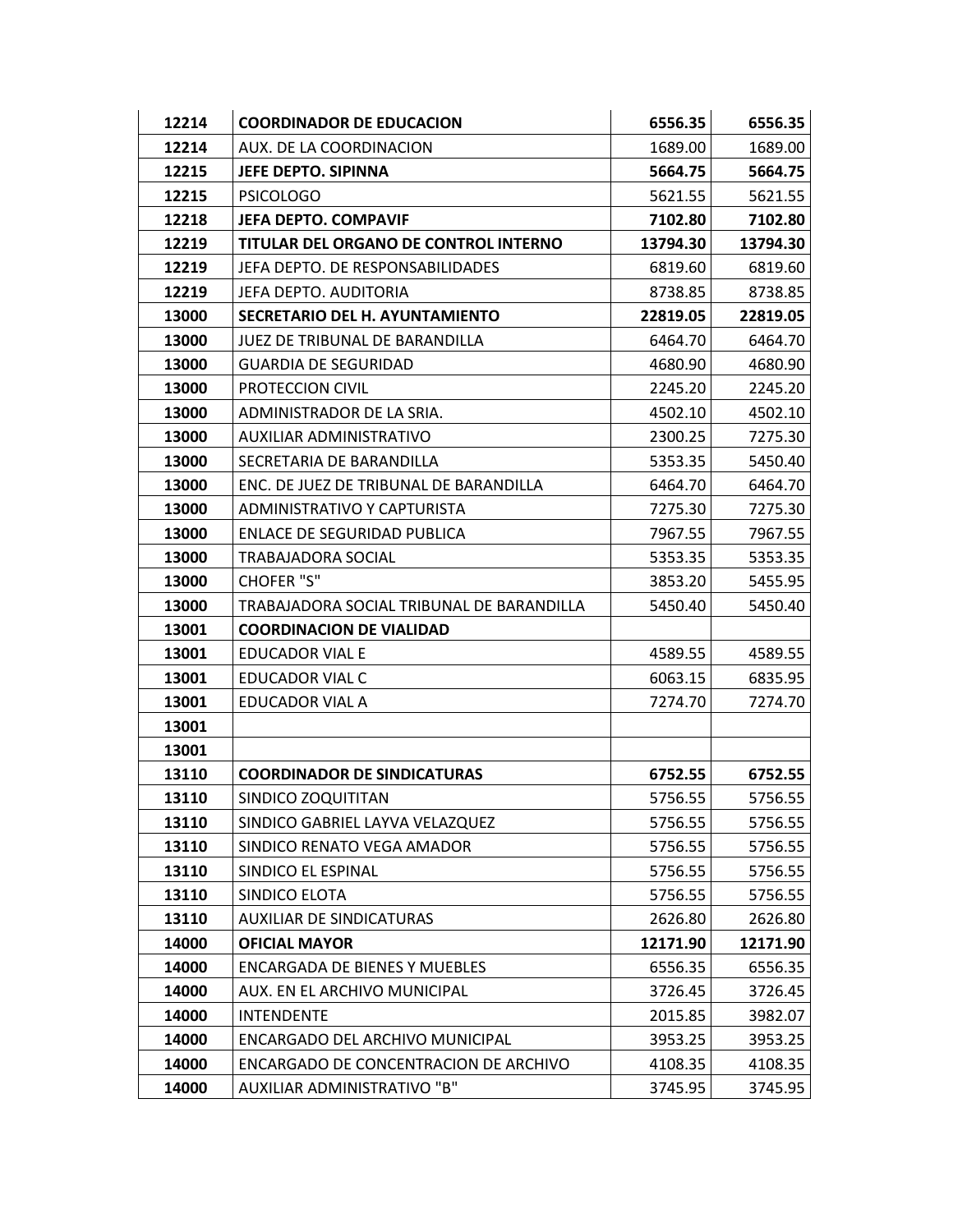| 14000 | <b>ENCARGADO DE ARCHIVO "S"</b>                | 4188.00  | 4188.00  |
|-------|------------------------------------------------|----------|----------|
| 14000 | AUXILIAR ADMINISTRATIVO "A"                    | 4786.05  | 4786.05  |
| 15000 | DIRECTORA DE DESARROLLO SOCIAL                 | 10338.45 | 10338.45 |
| 15000 | PROMOTORA DE PROGRAMAS                         | 2629.95  | 2629.95  |
| 15000 | PROMOTORA DE ENLACE                            | 2629.95  | 2629.95  |
| 15000 | AUX. DE SEGUIMIENTO DE OBRA                    | 9565.50  | 9565.50  |
| 15000 | ENCARGADA DEL CENTRO COMUNITARIO               | 2016.15  | 2591.85  |
| 15000 | COORDINADOR DE INFORMATICA                     | 7940.40  | 7940.40  |
| 15100 | JEFA DEL DEPTO. DE DESARROLLO SOCIAL           | 7919.10  | 7919.10  |
| 15100 | COORDINADORA DE VINCULACION EDUCAT.            | 3376.35  | 3376.35  |
| 15100 | <b>ENLACE</b>                                  | 2629.80  | 2629.80  |
| 15100 | ENLACE DE POTRERILLOS DEL NOROTE               | 2629.80  | 2629.80  |
| 15100 | <b>COORDINADORA DE COMEDORES</b>               | 3712.80  | 3712.80  |
| 15100 | ENLACE SINDICATURA RENATO VEGA                 | 2629.80  | 2629.80  |
| 15100 | <b>ENLACE CASAS VIEJAS</b>                     | 2629.80  | 2629.80  |
| 15100 | <b>ENLACE EL SALTO</b>                         | 2629.80  | 2629.80  |
| 15100 | ADMINISTRATIVA "S"                             | 4786.05  | 4786.05  |
| 21000 | <b>TESORERO MUNICIPAL</b>                      | 22820.10 | 22820.10 |
| 22100 | JEFE DEL DEPTO. DE INGRESOS                    | 7667.70  | 7667.70  |
| 22100 | <b>FISCALIZADOR B</b>                          | 3904.80  | 3904.80  |
| 22100 | CAJERO S                                       | 5153.40  | 5153.40  |
| 22100 | FISCALIZADOR DE RASTROS Y MERCADOS             | 5379.45  | 5379.45  |
| 22100 | FISCALIZADOR VIA PUBLICA                       | 4187.00  | 4743.00  |
| 22100 | FISCALIZADOR "S" A                             | 3798.60  | 5227.80  |
| 22100 | CAJERA "S" A                                   |          |          |
| 22100 | AUXILIAR DEL DEPTO.                            | 5153.40  | 5153.40  |
| 22110 | <b>COORDINADOR DEL DEPTO. DE CATASTRO</b>      | 5187.90  | 5187.90  |
| 22110 | <b>FISCALIZADOR</b>                            | 3953.55  | 3953.55  |
| 22110 | <b>FISCALIZADOR "S" B</b>                      | 4187.85  | 4187.85  |
| 22110 | FISCALIZADOR "A" S                             | 5227.80  | 5227.80  |
| 22200 | <b>CONTADOR PRESUPUESTAL Y DE CONTABILIDAD</b> | 13518.90 | 13518.90 |
| 22200 | AFECTADOR PRESUPUESTAL S                       | 8853.00  | 8853.00  |
| 22200 | <b>CONTADOR "S" B</b>                          | 10496.70 | 10496.70 |
| 22200 | INTEGRADOR DE LA CUENTA PUBLICA                | 7401.75  | 7401.75  |
| 22200 | <b>ENCARGADO DE INFORMATICA</b>                |          |          |
| 22200 | <b>CONTADOR "S" A</b>                          | 11297.40 | 11297.40 |
| 22210 | DIRECTORA DE ADMINISTRACION Y EGRESOS          | 13503.90 | 13503.90 |
| 41000 | <b>DIRECTOR DE OBRAS PUBLICAS</b>              | 16198.80 | 16198.80 |
| 41000 | <b>ENCARGADO DE ADQUISICIONES</b>              | 5964.60  | 5964.60  |
| 41000 | ENC. DEL CAMPO DE FUTBOL                       | 1933.60  | 3933.60  |
| 41000 | <b>PODADOR</b>                                 | 3278.10  | 3278.10  |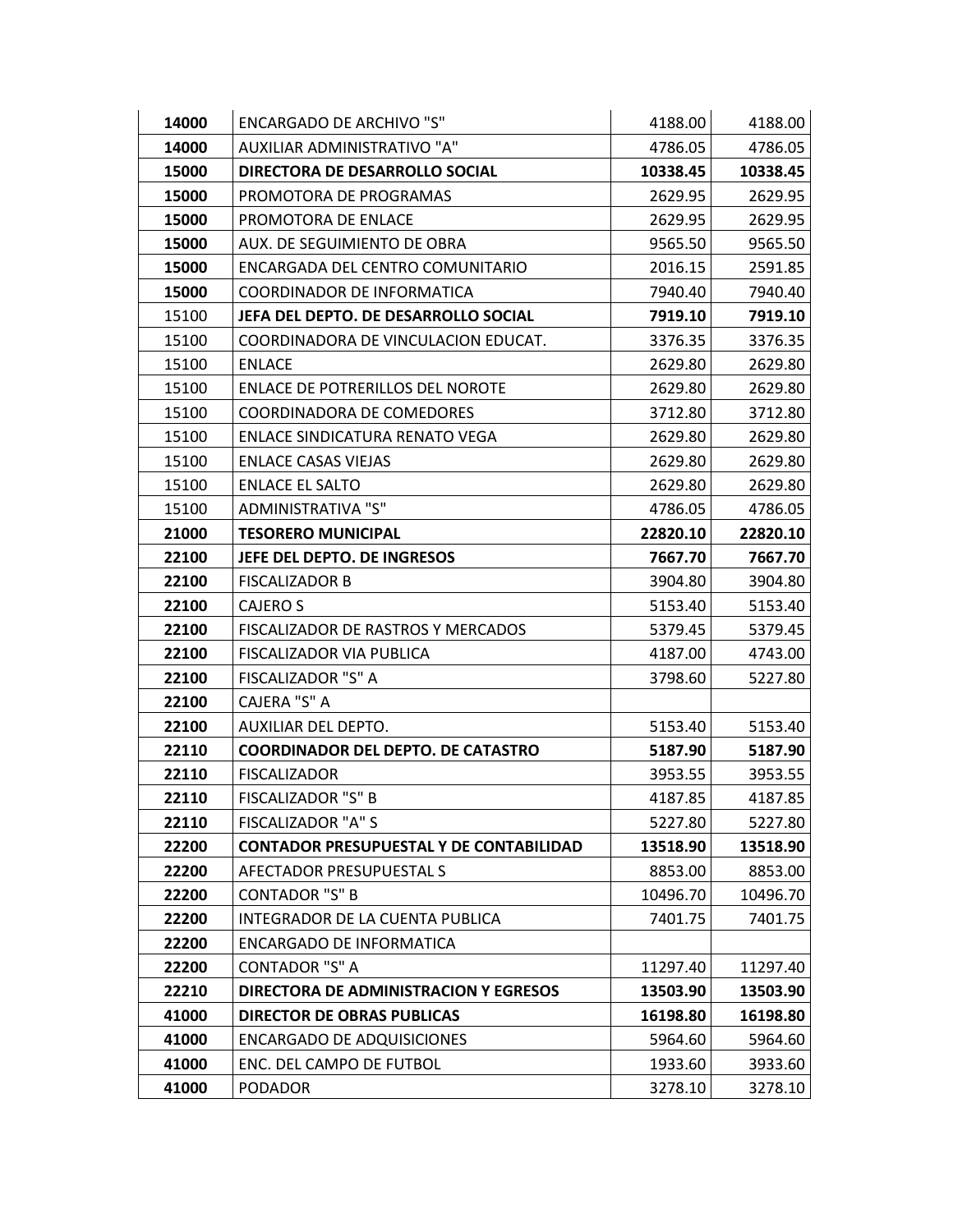| 41000 | RECOLECTOR DE BASURA                     | 3059.40  | 3059.40  |
|-------|------------------------------------------|----------|----------|
| 41000 | INSPECTOR DE CONSTRUCCION                | 4370.55  | 4370.55  |
| 42100 | <b>ENCARGADO DE SERVICIOS PUBLICOS</b>   | 6752.55  | 6752.55  |
| 42100 | JEFE DE DEPARTAMENTO S                   | 10871.40 | 10871.40 |
| 42110 | <b>COORDINADOR DE PARQUES Y JARDINES</b> | 6775.65  | 6775.65  |
| 42110 | PYJ                                      | 2015.85  | 3933.60  |
| 42110 | JARDINERO "C" B                          | 2704.65  | 2704.65  |
| 42110 | PYJ"C"C                                  | 2492.10  | 2492.10  |
| 42110 | JARDINERO C C                            | 2492.10  | 2492.10  |
| 42110 | PYJC                                     | 2492.10  | 2492.10  |
| 42110 | <b>JARDINERO</b>                         | 2704.35  | 4950.00  |
| 42110 | PYJCJARDINERO                            | 3601.35  | 3601.35  |
| 42110 | AUXILIAR DEL SUPERVISOR "A"              | 3642.45  | 3642.45  |
| 42110 | ENCARGADO MANTENIMIENTO PARQ. ACUATICO   | 3564.30  | 3564.30  |
| 42110 | PARQUES Y JARDINES                       | 2015.85  | 2015.85  |
| 42110 | JARDINERO "S" B                          | 3588.00  | 3588.00  |
| 42110 | PYJ"S"D                                  | 3588.00  | 3588.00  |
| 42110 | PYJ"S"C                                  | 3588.00  | 3588.00  |
| 42110 | <b>JARDINERO S B</b>                     | 3588.00  | 3588.00  |
| 42110 | JARDINERO "S" E                          | 3288.00  | 3288.00  |
| 42110 | AUX. DEL COORDINADOR "S"                 | 4537.20  | 4537.20  |
| 42110 | JARDINERO "S" D                          | 3388.05  | 3388.05  |
| 42110 | AUX. DEL SUPERVISOR "S" B                | 3588.00  | 3588.00  |
| 42110 | JARDINERO S "A"                          | 3569.00  | 3569.00  |
| 42110 | JARDINERO "S" C                          | 3588.00  | 3588.00  |
| 42120 | <b>COORDINADOR S</b>                     | 6776.10  | 6776.10  |
| 42120 | AYL"C" A                                 | 4734.30  | 4734.30  |
| 42120 | AUXILIAR DE INTENDENCIA                  | 2300.25  | 2300.25  |
| 42120 | AYL"C"J                                  | 1633.95  | 1633.95  |
| 42120 | A Y L EN ELOTA                           | 2300.25  | 2300.25  |
| 42120 | <b>ASEO Y LIMPIA</b>                     | 3588.00  | 3588.00  |
| 42120 | ENC. LIMPIEZA MALECON PLAYA              | 3078.00  | 3078.00  |
| 42120 | LIMPIEZA CAMPO DE FUTBOL EL ROBLE        | 2725.65  | 2725.65  |
| 42120 | AYLC                                     | 3059.40  | 3059.40  |
| 42120 | AYL"C"                                   | 2569.35  | 2569.35  |
| 42120 | AYUDANTE DE RECOLECTOR DE BASURA         | 2901.45  | 2901.45  |
| 42120 | <b>SUPERVISOR</b>                        | 4559.25  | 4559.25  |
| 42120 | AYL"S"E                                  | 3588.00  | 3588.00  |
| 42120 | AYL"S"F                                  | 3588.00  | 3588.00  |
| 42120 | <b>INTENDENTE AYL S</b>                  | 3238.50  | 4392.75  |
| 42120 | <b>CHOFER S</b>                          | 4248.00  | 4248.00  |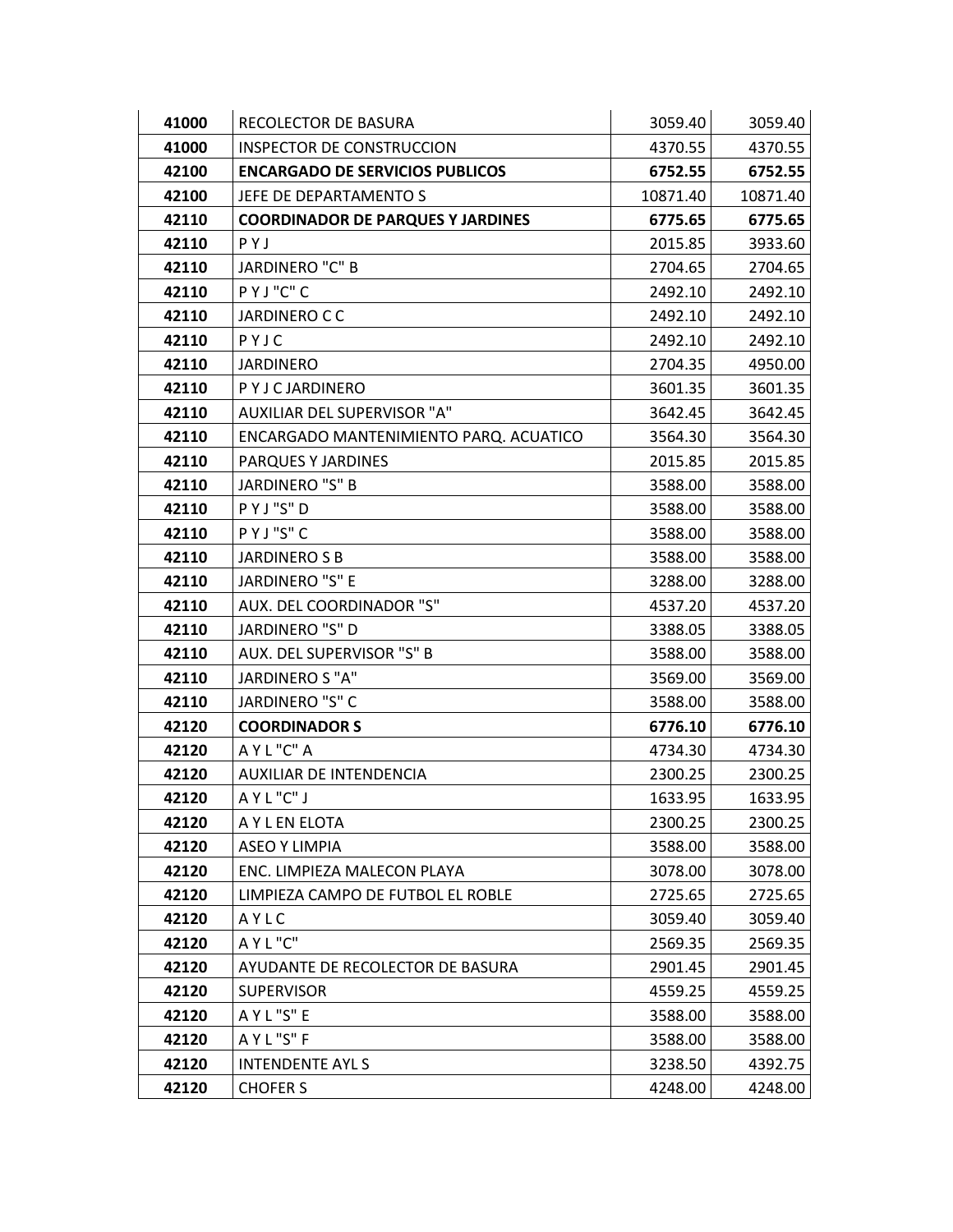| 42120 | SUPERVISOR DE AYL S                  | 5179.05  | 5179.05  |
|-------|--------------------------------------|----------|----------|
| 42120 | ENC. A Y L S                         | 3588.00  | 3588.00  |
| 42120 | AYLS                                 | 3588.00  | 3588.00  |
| 42120 | CHOFER "S" B                         | 4248.00  | 4248.00  |
| 42120 | AYL"S"H                              | 3588.00  | 3588.00  |
| 42120 | ENC. A Y L "S" H                     | 3588.00  | 3588.00  |
| 42120 | CHOFER "S" A                         | 4248.00  | 4248.00  |
| 42120 | AYL                                  | 3862.00  | 3862.00  |
| 42120 | <b>ASEO Y LIMPIA S</b>               | 3588.00  | 3588.00  |
| 42120 | AYL"S"I                              | 3588.00  | 3588.00  |
| 42120 | AYL"S"C                              | 3588.00  | 3588.00  |
| 42120 | CHOFER "S" E                         | 4248.30  | 4248.30  |
| 42131 | <b>ENC. GUIAS RASTRO</b>             | 2725.65  | 2725.65  |
| 42131 | <b>AUXILIAR ELECTRICO</b>            | 3781.20  | 3781.20  |
| 42200 | <b>DEPTO. OBRAS PUBLICAS</b>         |          |          |
| 42200 | <b>PEON</b>                          | 3933.60  | 3933.60  |
| 42200 | PEON DE ALBAÑIL                      | 4511.85  | 4511.85  |
| 42200 | ALBAÑIL                              | 4512.00  | 4512.00  |
| 42200 | ALBAÑIL S B                          | 4849.80  | 4849.80  |
| 42200 | <b>AUXILIAR CONTABLE</b>             | 6556.35  | 6556.35  |
| 42200 | <b>AUXILIAR DE MANTENIMIENTO</b>     | 6665.40  | 6665.40  |
| 42200 | <b>AUXILIAR TECNICO</b>              | 5572.80  | 5572.80  |
| 42200 | ENC. PAGINA UNIDAD DE TRANSPARENCIA  | 4217.40  | 4217.40  |
| 42210 | <b>INGENIERIA Y PROYECTOS</b>        |          |          |
| 42210 | AUXILIAR DE INGENIERIA Y PROYECTOS   | 8427.45  | 8427.45  |
| 42210 | AUXILIAR DE INGENIERIA Y PROYECTOS A | 10055.25 | 10055.25 |
| 42210 | AUXILIAR DE TOPOGRAFO                | 4579.80  | 4579.80  |
| 42210 | <b>TOPOGRAFO</b>                     | 7878.30  | 7878.30  |
| 42210 | <b>TOPOGRAFO "S"</b>                 | 9306.75  | 9306.75  |
| 42210 | AUXILIAR DE TOPOGRAFO "A"            | 6137.25  | 6137.25  |
| 42210 | <b>AUXILIAR DE TOPOGRAFO "S" B</b>   | 4975.95  | 4975.95  |
| 42215 | <b>CONTROL Y SEGUIMIENTO DE OBRA</b> |          |          |
| 42215 | JEFA DEL DEPARTAMENTO S              | 10657.80 | 10657.80 |
| 42221 | <b>JEFE DE TALLER</b>                | 5965.05  | 5965.05  |
| 42221 | <b>VELADOR</b>                       | 3709.50  | 3709.50  |
| 42221 | <b>VELADOR TALLER "S"</b>            | 2863.50  | 2863.50  |
| 42221 | <b>AUXILIAR DE MECANICO</b>          | 4601.55  | 4601.55  |
| 42221 | <b>AYUDANTE DE PINTOR</b>            | 3709.50  | 3709.50  |
| 42221 | <b>PINTOR</b>                        | 3933.60  | 3933.60  |
| 42221 | LLANTERO                             | 4955.55  | 4955.55  |
| 42221 | SOLDADOR "S"                         | 5491.50  | 5491.50  |